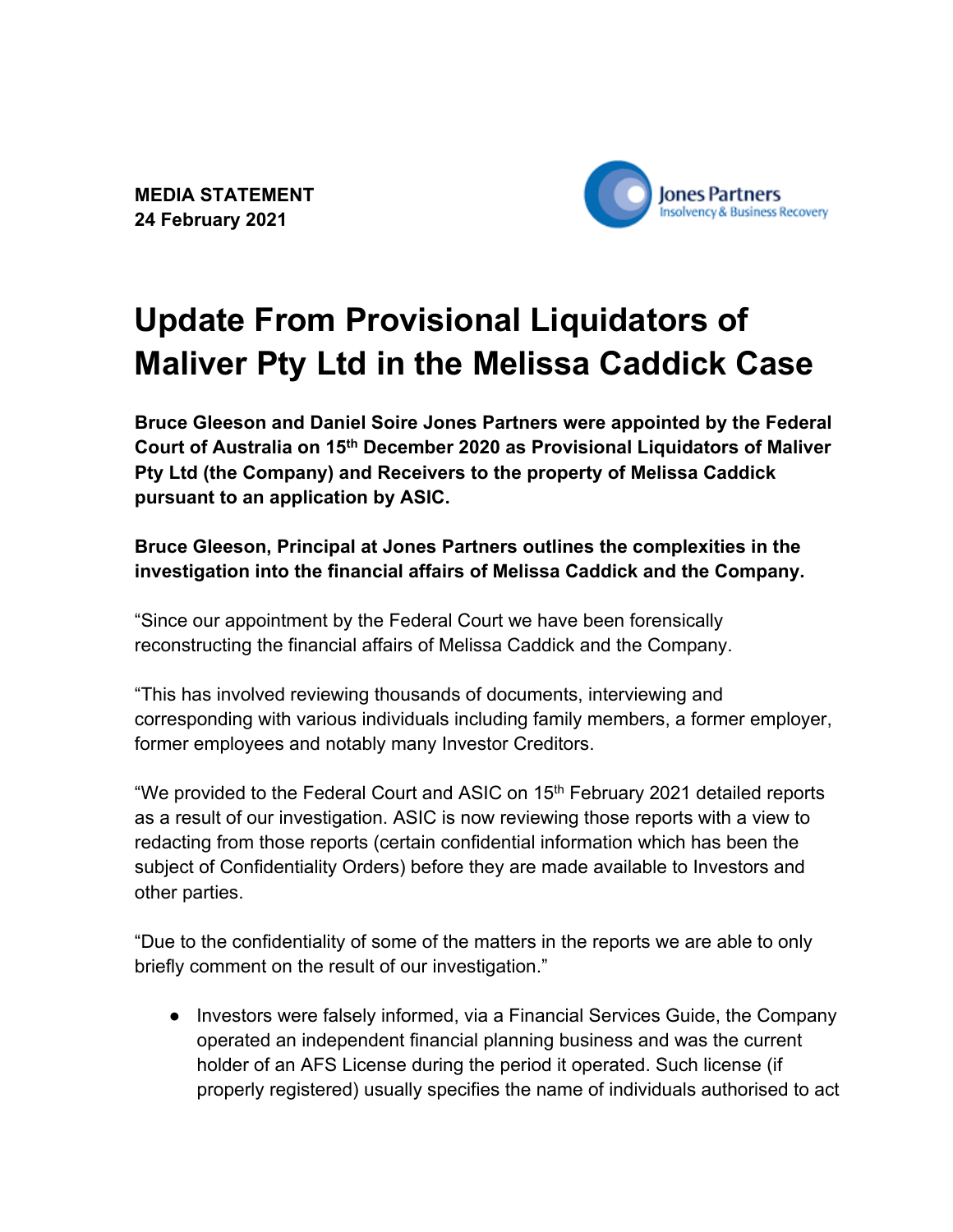as Advisors for the Company. At the time of considering paying investment monies to the Company, Investors were informed by Ms Caddick that Ms Caddick was the Advisor and that she operated under the name of the Company. Searches of the ASIC register revealed neither Maliver Pty Ltd or Ms Caddick have been an AFS Licensee or AFS Authorised Representative during the period of time the business operated.

- Instead of investing Investor Funds the monies were co-mingled on multiple occasions into accounts operated by the Company or Ms Caddick personally, and share transactions did not occur in the name of the Investor. There are hundreds of false bank statements, share contracts and share trading statements. At this stage, we have not identified any circumstances in which CommSec Portfolio Holding Statements provided by the Company and Ms Caddick to the Investors have been found to be true.
- Information was provided to Investors by Ms Caddick purporting to represent the balance of their investments, including share trading accounts, contract notes and bank statements in the respective Investor's name. A large number of the documents were created using the letterhead of CBA and CommSec. In nearly all cases the transactions referred to in the documents and the purported shareholdings deemed to be held by the Investors were fictitious. CBA and CommSec have confirmed the account and/ or reference numbers on such documents do not exist, and if the account number did exist, the account did not relate to the Investor referred to on the document. Our view therefore is that the documents have been falsified, so as to mislead Investors and give Ms Caddick and the Company financial benefits.
- Our review of Ms Caddick's own Self Managed Super Fund (SMSF) revealed fictitious portfolio statements, contract notes and bank statements so as to inflate the value of assets in her SMSF.
- Ms Caddick has received the benefit, directly or indirectly, of Investor Funds and acquired property largely with the benefit of Investor Funds. Ms Caddick treated the affairs of the Company and her own as one and the same and would transfer Investor Funds between the Company and her personal bank accounts.
- Ms Caddick maintained and controlled **all** information provided to external advisors for the Company, herself and the Investors who were assisting in preparing financial and taxation statements/returns. Ms Caddick appeared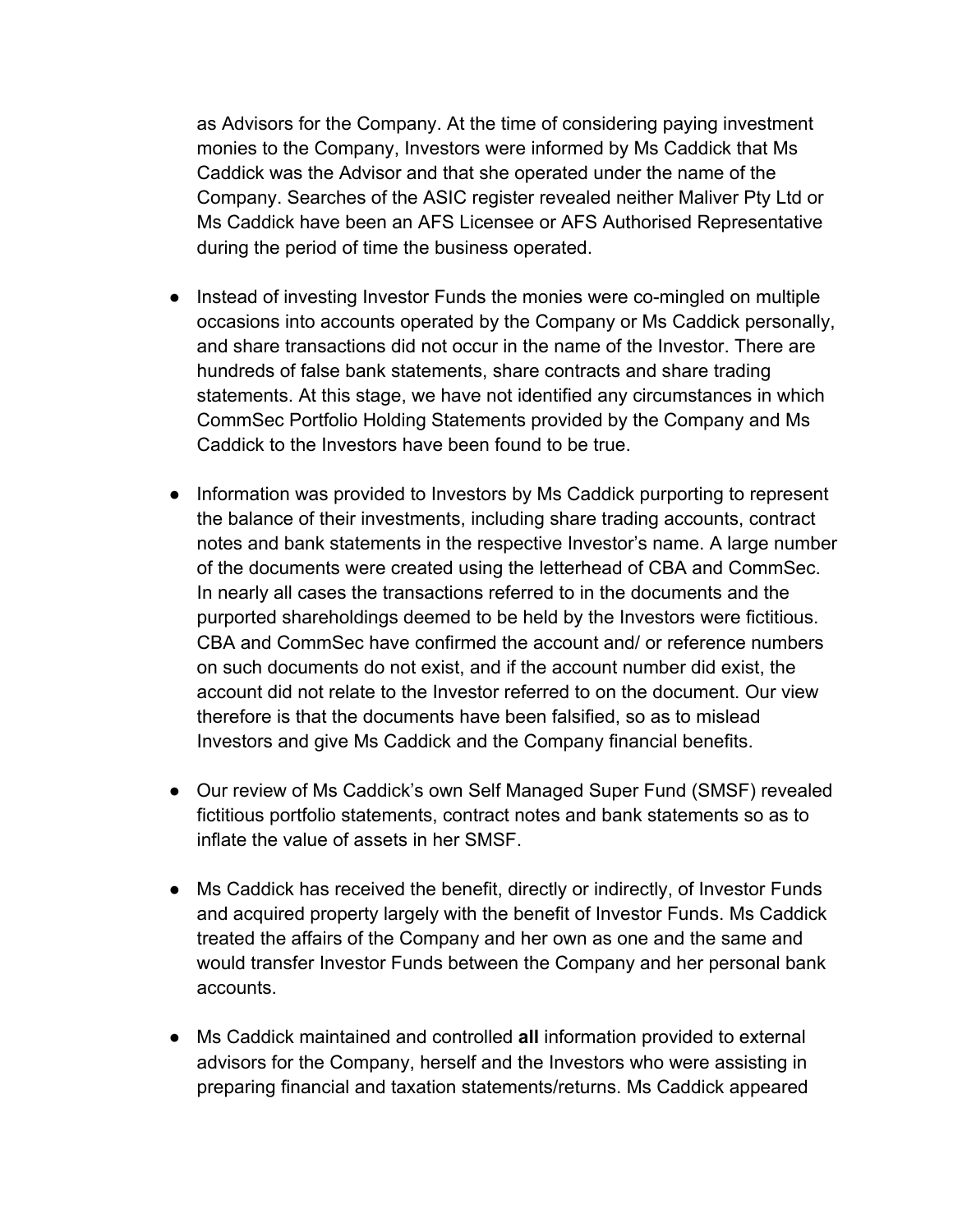insistent on maintaining such records in various Excel spreadsheets as opposed to using an accounting software package which would likely have given such advisers improved visibility over the reporting of financial information. We maintain that aspect was quite intentional on Ms Caddick's part. Excel was also the tool of trade used to generate the fictitious Investor statements. The process enabled Ms Caddick to portray misleading financial positions of not just the Company, but also the financial affairs of the Investors she was acting for. We identified multiple instances where she was recording in Excel spreadsheets Investor Funds as Company Revenue when clearly this was not the correct accounting treatment.

"The upcoming Court hearing set down for 7 April 2021 which is subject to further application by ASIC may include appointing us to be Liquidators of Maliver Pty Ltd as opposed to the current position whereby we are Provisional Liquidators. Such an appointment would enable us to start realising the limited assets of Maliver Pty Ltd."

"However, as stated in Court on 22 February 2021, a majority of assets which Maliver Pty Ltd has an interest in are held in the name of Ms Caddick. There are also assets which are held directly in Ms Caddick's name. Importantly, at this stage, our appointment as Receivers to Ms Caddick's property does not authorise us to sell her assets. Currently, our primary role as Receivers has been to investigate and file our report and also secure the assets of Ms Caddick."

"There are many complex legal issues in determining ownership of assets and just as importantly how best to proceed to enable the expeditious realisation of assets in both administrations and maximise the return to creditors, particularly the Investor Creditors who have been significantly emotionally and financially impacted. This is an unusual matter and we are continuing to liaise with ASIC so that the best strategy can be implemented to enable assets to achieve both aims.

"We understand and have considered the concerns of Investors Creditors as to the use of monies to pay living expenses and legal costs of Ms Caddick's family. We foreshadowed to the relevant parties shortly after our appointment that such payments were likely to be objected to. We note that such payments will cease as at the end of this week in the absence of further Court Orders."

"We are calling on anyone who may be aware of assets belonging to Melissa Caddick or knowledge of her financial affairs relevant to the investigation to come forward."